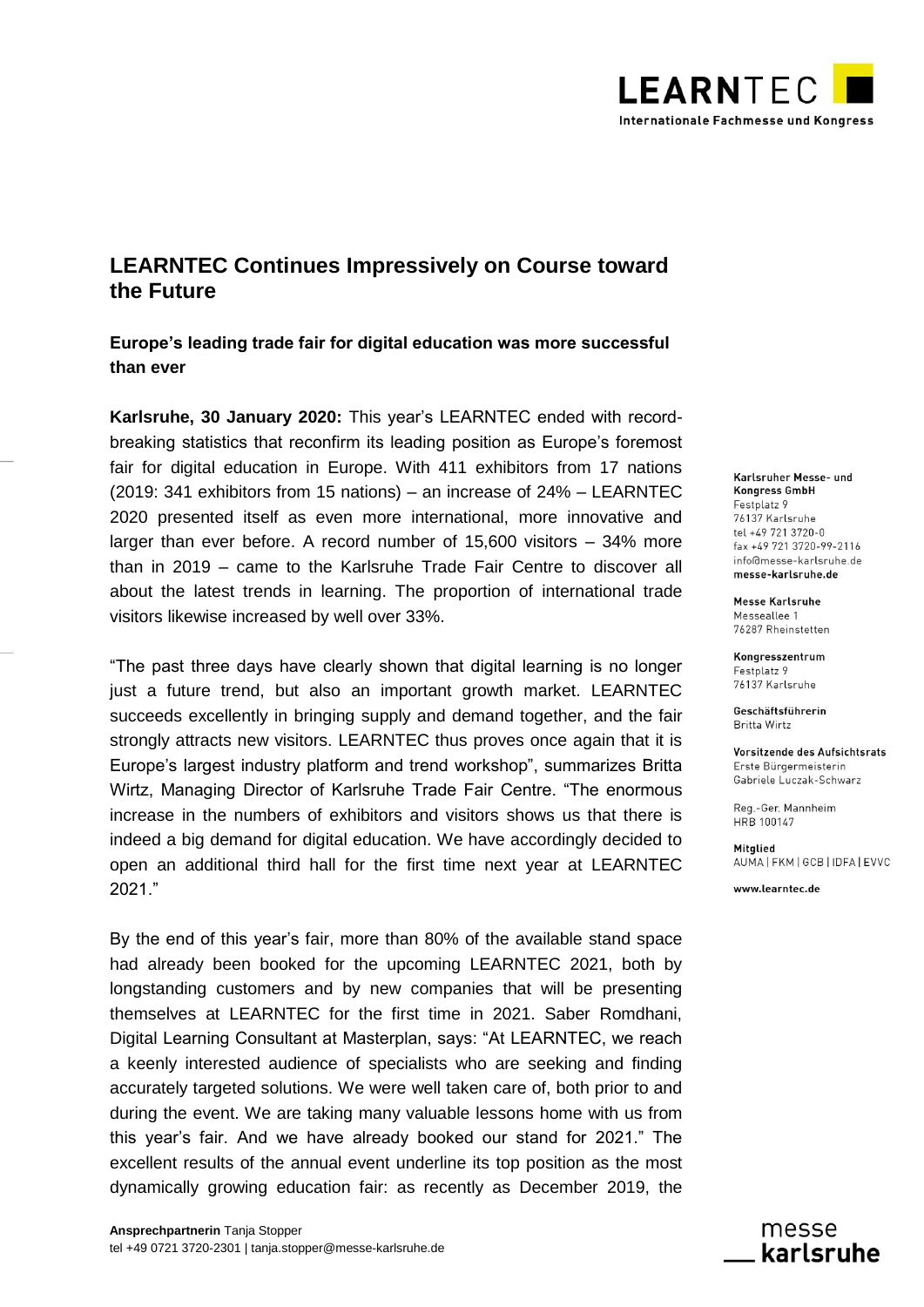

trade-fair publisher m+a conferred its "Project of the Year 2019" award on LEARNTEC as Germany's most future-oriented trade fair.

## **Demand for digital school offerings is growing rapidly**

The Digital Pact adopted by the German government is having a visible impact at LEARNTEC. The subject area on the digital school continued its strong growth trajectory this year, with approximately one third more exhibitors than last year presenting their products for the digital school of the future. "Digitalization in schools should not be reduced to technology alone, but must be viewed as a whole. We need to anchor the content in the curriculum, to integrate the new technical possibilities methodically and didactically, and to train teachers so they can make pedagogically meaningful use of digital media in their classrooms. LEARNTEC offers numerous examples of this", says Dr. Susanne Eisenmann, Minister of Education and Cultural Affairs of Baden-Württemberg, who opened LEARNTEC 2020.

The exhibitors are likewise feeling the increased demand. Patrick Stecker, Sales Manager West at H + H Software, says: "We were able to hold even higher-quality talks in 2020. Even more than in previous years, we were able to meet our primary target group of school boards and local authorities at LEARNTEC. We owe this to various factors that come together here, including federal subsidies under the Digital Pact. LEARNTEC optimally brings together the interests of visitors and exhibitors. As far as I am concerned, LEARNTEC could continue for an additional ten days."

# **Internationally top-class experts give lectures on trends in digital learning**

The LEARNTEC Congress was also very well received. The selected keynotes were highlights at the very well-attended congress. Among the other speakers addressing the congress' visitors were Irene Oksinoglu, Head of the Future Work initiative at OTTO; Christian Baudis, digital entrepreneur and futurist; and Reinhard Karger, company spokesman of the German Research Centre for Artificial Intelligence (DFKI)."We are delighted that the programme was so well received by the congress' visitors and that the quality of the sections in particular was appreciated", summed up Sünne Eichler, Jane Hart and Prof. Dr. Peter A. Henning from the LEARNTEC Congress Committee.

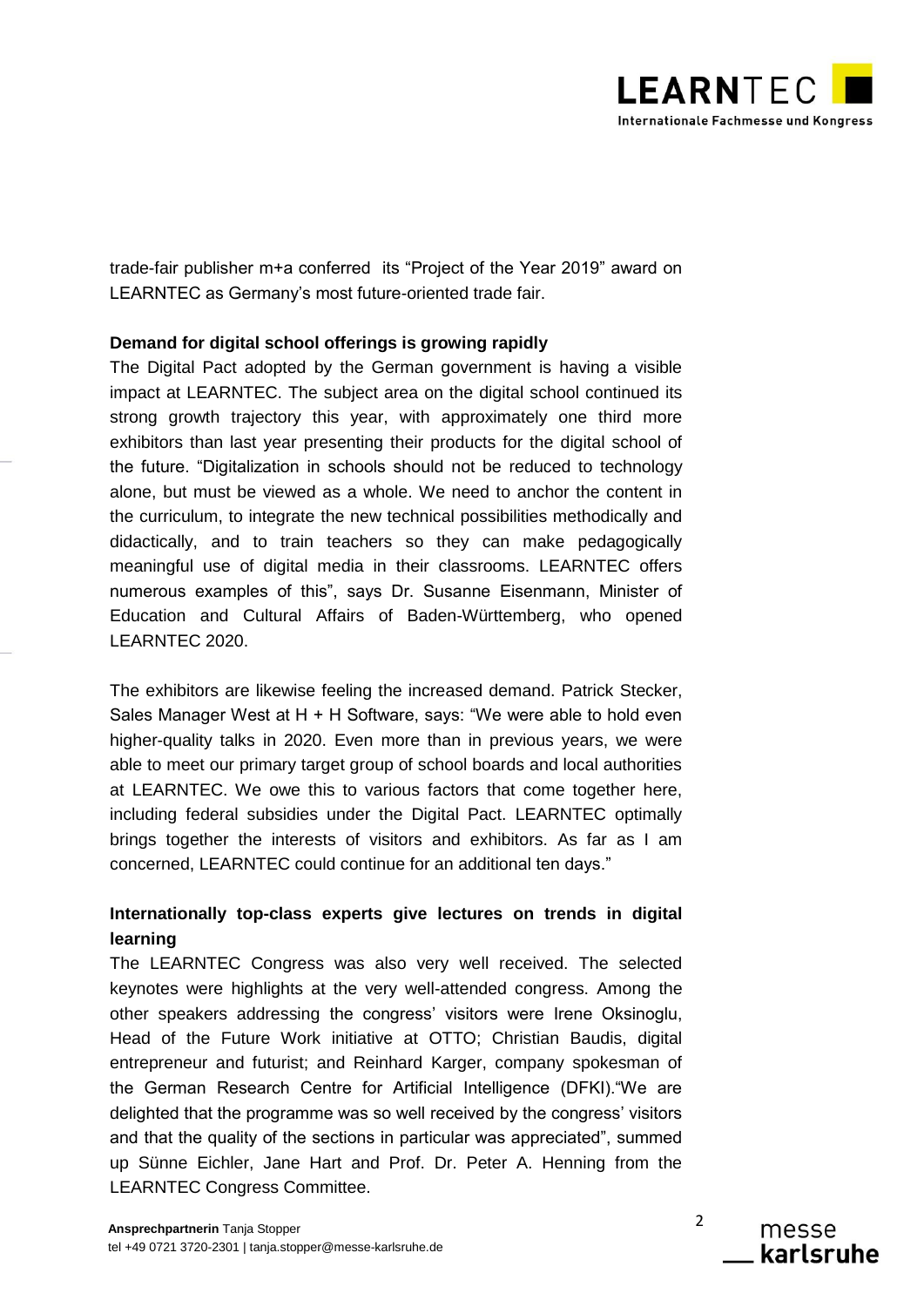

### **LEARNTEC future lab was a magnet for visitors**

The LEARNTEC future lab, which was developed by Karlsruhe Trade Fair Centre in cooperation with Bosch Software Innovations, created a lively experiential area where visitors to LEARNTEC 2020 could familiarize themselves with future technologies and visions in the field of digital learning. The numerous innovations on display here included Merge Cubes, an intelligent chatbot from AI Coaching, and media artist Dr. Jens Stober's VR game "Cloudwalker", which is controlled by brainwaves. "We are overwhelmed by the enthusiastic response at the future lab. We were literally overrun: incredibly many visitors actively participated, took photos and captured key ideas in sketchnotes. The result is a lively work of art all about digital learning", says Dr. Sirkka Freigang, Head of Smart Learning Environments at Bosch Software Innovations.

#### **Start-ups present creative approaches**

Innovative ideas are important growth drivers, also in the education sector. This is why LEARNTEC once again provided special support for the industry's up-and-coming talent in 2020. In the fair's Start-up Area, young entrepreneurs presented their future-oriented new developments in the field of digital learning. The Start-up Area was further enlarged this year so that a total of 48 start-ups could present their approaches to the audience of specialists. The young entrepreneurs competed with other start-ups by presenting Pecha Kucha lectures. Daniel Kleditzsch, CEO and founder of JOLECO, summarizes: "We are convinced by the overall package and the professional organization – from the initial contact to the finished stand. We had good interactions with our visitors and we had many lengthy and individualized conversations. The presentation in the Start-up Area, as well as the industry evening on the first day of the fair, were helpful for us as a young company to network and gain cross-industry experience." Networking was further facilitated by the LEARNTEC App with its matchmaking function: nearly half of the fair's visitors used the app.

### **Discover digital learning worlds with AR/VR**

LEARNTEC again devoted itself to virtual realities in 2020. Moreover, collaboration with the First German Virtual Reality (VR) Association

3 messe karlsruhe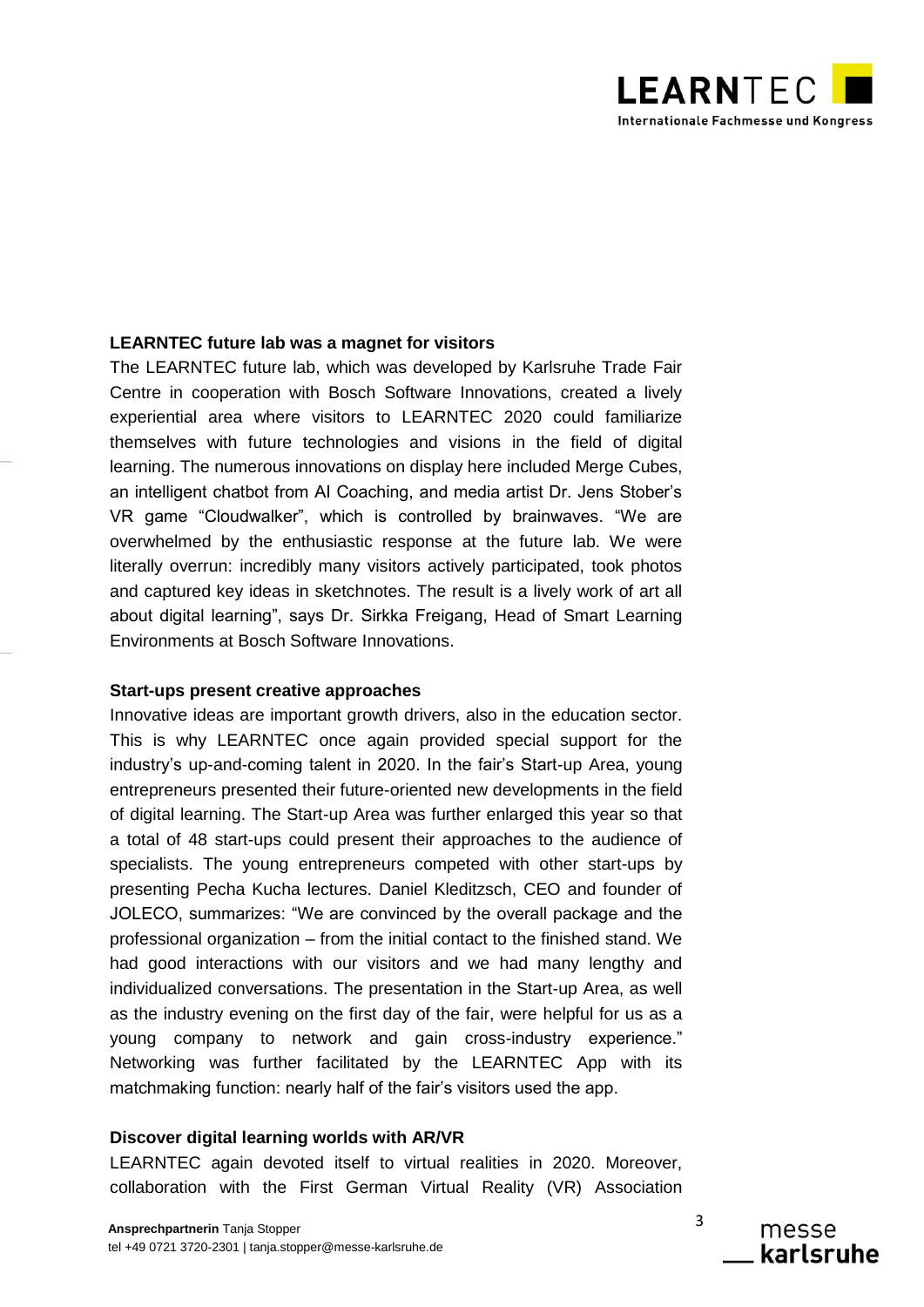

underwent further intensification in 2019. Exhibitors in the AR/VR Area again presented their latest technologies, including the Microsoft HoloLens. Ralf Hoffmann, District Managing Director of the DRK Kreisverband Herford-Stadt e.V., expressed his enthusiasm about the event: "LEARNTEC is both a family get-together and a sharing of ideas among professionals. We are delighted with the terrific atmosphere and the interested audience. Here we can palpably feel that analogue and digital come together like two pieces of the same puzzle: they complement each other wonderfully well at this trade fair. Digital learning supports analogue and offers new opportunities to share experiences and gain added value. Anyone who wants to experience what the future will be tomorrow simply must come to Karlsruhe today."

The next LEARNTEC will take place at Karlsruhe Trade Fair Centre from 2 to 4 February 2021.

#### **Additional comments by exhibitors**

Björn Carstensen, Co-Founder and Managing Director of Lemon Systems GmbH: "The mix is absolutely right. At LEARNTEC, we find the target group that we need: decision-makers from medium-sized businesses, large corporations and universities. And the digital approach, moving away from the focus on didactics, precisely corresponds to the developments in the industry and is well presented here."

Onno Reiners, Head of the Compliance Business Unit at M.I.T e-Solutions GmbH: "It is clearly noticeable that this trade fair is in experiencing an upward trend. We welcomed a large number of visitors to our stand and the quality of the contacts again increased significantly this year."

Dr. Maria Walther, Managing Director at Walther Learning Solutions: "This is our first time at LEARNTEC and we are very positively surprised. We had very good discussions and we hosted a good mix of visitors at our stand – from trade visitors to e-learning beginners, whom we have been accompanying from the very beginning. We can clearly see that there is a strong demand for digital education and that interest in it has grown markedly."